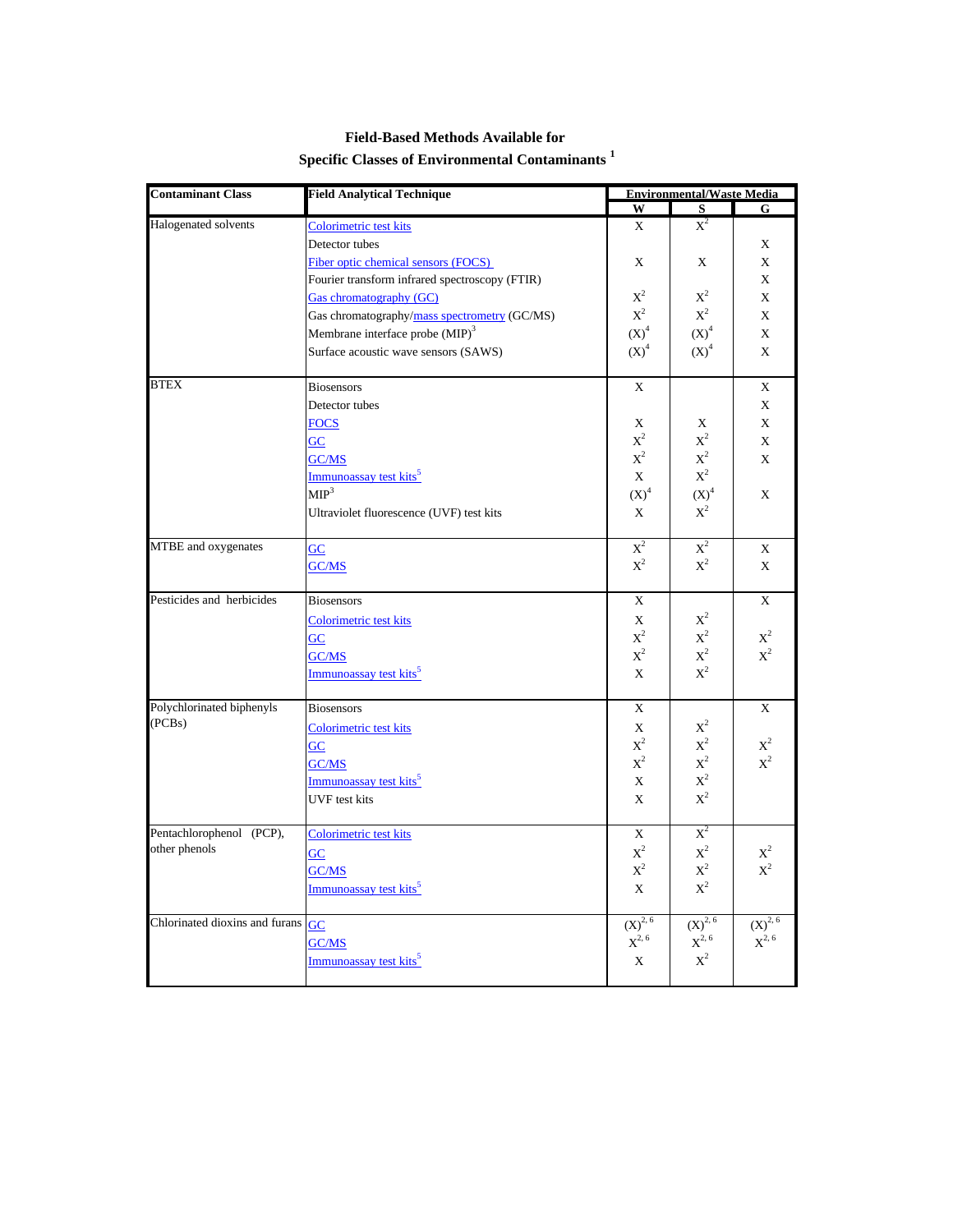| <b>Contaminant Class</b>  | <b>Field Analytical Technique</b>                               |                             | <b>Environmental/Waste Media</b> |                |  |
|---------------------------|-----------------------------------------------------------------|-----------------------------|----------------------------------|----------------|--|
|                           |                                                                 | W                           | S                                | G              |  |
| Petroleum hydrocarbons    | Colorimetric test kits                                          | X                           | $X^2$                            |                |  |
|                           | <b>FOCS</b>                                                     | X                           | X                                | X              |  |
|                           | FTIR                                                            | X                           | X                                | X              |  |
|                           | Fuel Fluorescence detector (FFD)                                | X                           | X                                |                |  |
|                           | GC                                                              | $\boldsymbol{\mathrm{X}}^2$ | $\mathrm{X}^2$                   | X              |  |
|                           | GC/MS                                                           | $\mathrm{X}^2$              | $\mathbf{X}^2$                   | X              |  |
|                           | Immunoassay test kits <sup>5</sup>                              | X                           | $\mathbf{X}^2$                   |                |  |
|                           | Laser-induced fluorescence (LIF)                                |                             | $\mathbf X$                      |                |  |
|                           | MIP <sup>3</sup>                                                | $(X)^4$                     | $(X)^4$                          | X              |  |
|                           | UVF test kits                                                   | X                           | $X^2$                            |                |  |
|                           |                                                                 |                             |                                  |                |  |
| Polycyclic aromatic       | <b>Biosensors</b>                                               | X                           |                                  | X              |  |
| hydrocarbons (PAHs)       | Colorimetric test kits                                          | X                           | $X^2$                            |                |  |
|                           | FFD                                                             | $\mathbf X$                 | X                                |                |  |
|                           | $\overline{GC}$                                                 | $X^2$                       | $\mathbf{X}^2$                   | $X^2$          |  |
|                           | GC/MS                                                           | $\boldsymbol{\mathrm{X}}^2$ | $\mathbf{X}^2$                   | $\mathbf{X}^2$ |  |
|                           | Immunoassay test kits <sup>5</sup>                              | X                           | $\mathbf{X}^2$                   |                |  |
|                           | LIF                                                             |                             | $\mathbf X$                      |                |  |
|                           | Liquid chromatography <sup>7</sup> (LC)                         | $\text{X}^2$                | $\mathbf{X}^2$                   | $X^2$          |  |
|                           | <b>UVF</b> test kits                                            | X                           | $\mathbf{X}^2$                   |                |  |
|                           |                                                                 |                             |                                  |                |  |
| <b>Explosives</b>         | <b>Biosensors</b>                                               | X                           |                                  | X              |  |
|                           | Colorimetric test kits                                          | X                           | $X^2$                            |                |  |
|                           | Downhole pyrolysis explosives sensor                            |                             | X                                |                |  |
|                           | Electro-optical sensors                                         | X                           |                                  |                |  |
|                           | GC                                                              | $X^2$                       | $X^2$                            | $X^2$          |  |
|                           | GC- ion mobility spectrometry (IMS)                             | $\boldsymbol{\mathrm{X}}^2$ | $\mathbf{X}^2$                   |                |  |
|                           | GC/MS                                                           | $X^2$                       | $\mathbf{X}^2$                   | $X^2$          |  |
|                           | Immunoassay test kits <sup>5</sup>                              | X                           | $\mathbf{X}^2$                   |                |  |
|                           | $LC^7$                                                          | X                           | $\mathbf{X}^2$                   | $X^2$          |  |
|                           |                                                                 |                             |                                  |                |  |
| Metals                    | Anodic stripping voltammetry (ASV)                              | X                           |                                  |                |  |
|                           | <b>Biosensors</b>                                               | X                           |                                  | X              |  |
|                           | Colorimetric test kits                                          | X                           | $X^2$                            | $X^{2, 8}$     |  |
|                           | Graphite furnace atomic absorption                              | X                           | $X^2$                            | $X^2$          |  |
|                           | <b>Spectrophotometry (GFAA)</b>                                 |                             |                                  |                |  |
|                           | Immunoassay test kits <sup>5,9</sup>                            | X                           | $\mathbf{X}^2$                   | $\mathbf{X}^2$ |  |
|                           | Inductively coupled plasma spectrophotometry (ICP) <sup>7</sup> | X                           | $X^2$                            | $X^2$          |  |
|                           | Ion selective electrodes (ISE)                                  | X                           | $\mathbf{X}^2$                   |                |  |
|                           | Laser-induced breakdown spectroscopy (LIBS)                     |                             | X                                |                |  |
|                           | Mercury vapor analyzers                                         | $(X)^4$                     | $(X)^4$                          | X              |  |
|                           | X-ray fluorescence (XRF)                                        |                             | X                                |                |  |
| <b>Bulk</b> metal objects | Electromagnetic induction (EM)                                  |                             | X                                |                |  |
|                           | Ground penetrating radar (GPR)                                  |                             | X                                |                |  |
|                           | Magnetometry                                                    |                             | X                                |                |  |
|                           |                                                                 |                             |                                  |                |  |
|                           |                                                                 |                             | X                                |                |  |

## **Field-Based Methods Available for Specific Classes of Environmental Contaminants <sup>1</sup>**